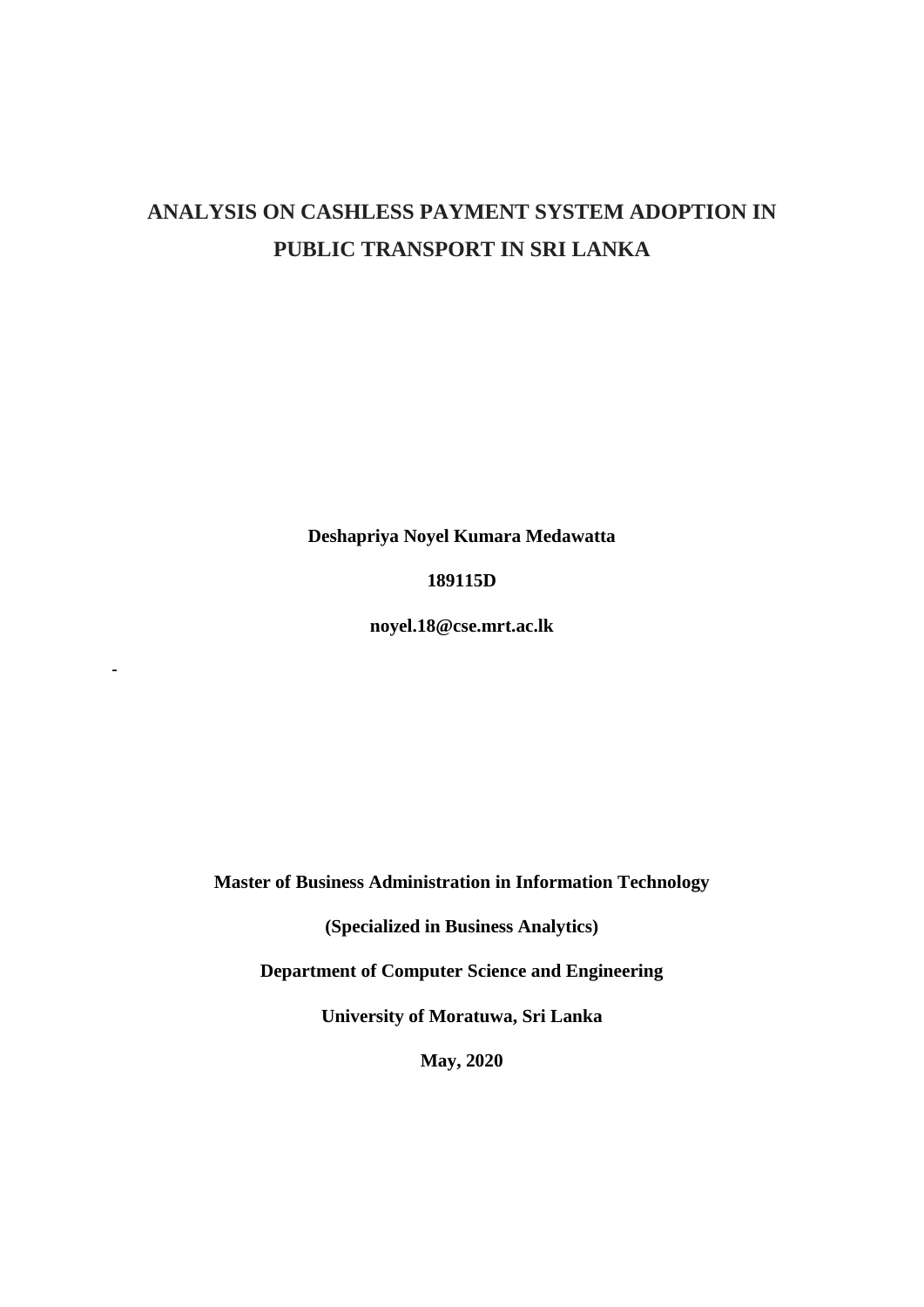# **ANALYSIS ON CASHLESS PAYMENT SYSTEM ADOPTION IN PUBLIC TRANSPORT IN SRI LANKA**

**Submitted by:**

**Deshapriya Noyel Kumara Medawatta | 189115D | [noyel.18@cse.mrt.ac.lk](mailto:noyel.18@cse.mrt.ac.lk)**

**Supervised by:**

**Dr. Kutila Gunasekara**

**Thesis submitted in partial fulfillment of the requirements for the Degree of Master of Business Administration in Information Technology (Specialized in Business Analytics)**

**Department of Computer Science and Engineering**

**University of Moratuwa, Sri Lanka**

**May, 2020**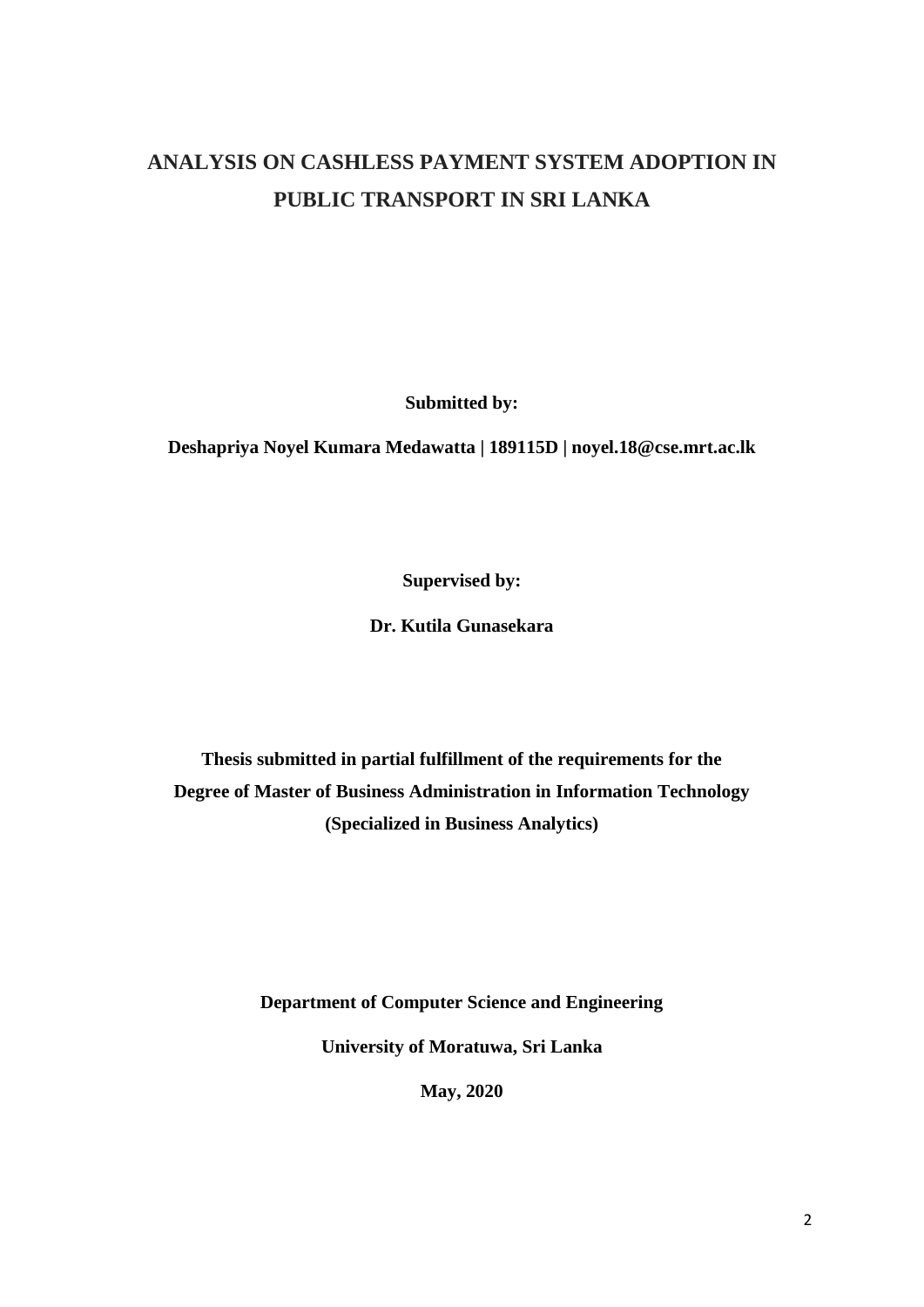### **DECLARATION**

<span id="page-2-0"></span>This is to certify that to the best of my knowledge, the content of this thesis is my own work. This thesis has not been submitted for any other degree or other purpose. I certify that the intellectual content of this thesis is the product of my own work and that all the assistance received in preparing this and sources have been acknowledged.

25th May 2020

……………………………………… ..………………………………………..

 Date Deshapriya Noyel Kumara Medawatta (Candidate)

The above candidate has carried out research for the Masters Dissertation under my supervision.

 $25^{\text{th}}$  May 2020

……………………………………… ..………………………………………..

Date Dr. Kutila Gunasekara (Supervisor)

Master of Business Administration in Information Technology - 2018

Department of Computer Science and Engineering

University of Moratuwa,

Sri Lanka

May, 2020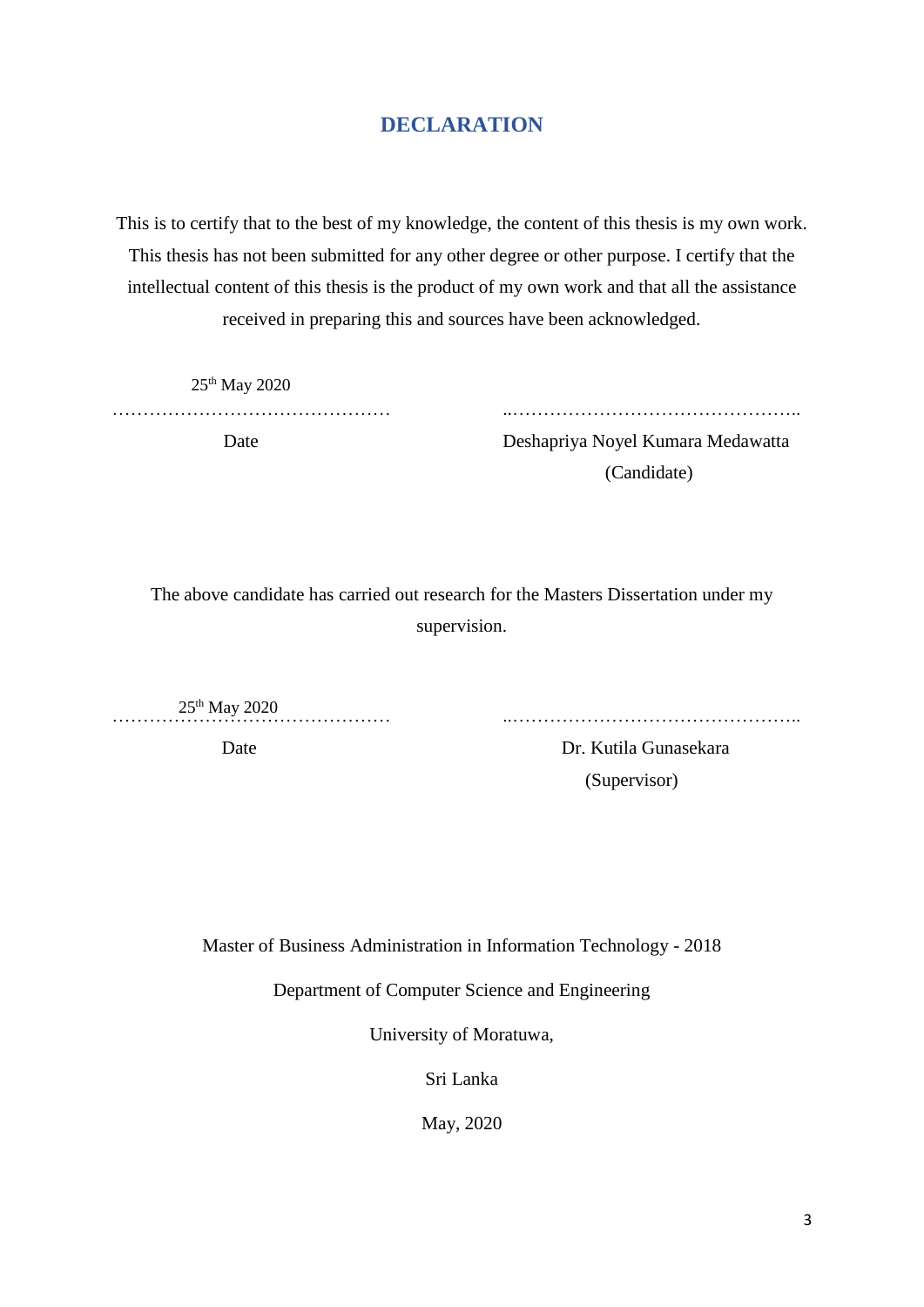#### **ACKNOWLEDGEMENTS**

<span id="page-3-0"></span>This thesis report is a compilation which proudly resulted after many individuals' and institutions' support. First of all, I am extremely thankful for the continuous guidance and motivation provided by my research supervisor and subject coordinator Dr. Kutila Gunasekara. Also I would like to extend a very special gratitude towards Dr. Dinesh Samarasinghe and Dr. Indra Makalanda on behalf of the guidance given to me at the hardest time of my study. In addition to that, I would like to extend my thankfulness to all the lectures of the Department of Computer Science Engineering, University of Moratuwa for the unconditional guidance given to me during my stay at University of Moratuwa.

Further, I would like to extend my heartiest thankfulness to the all the colleagues of Silverleap Technology Private Limited for being a tremendous strength to conduct my research. Especially I would like to extend my thankfulness to Mr. Dayan Bandula, for the knowledge and guidance given to me as my external research supervisor. Also, I am very much thankful of Mr. Dhushy Thilleiwasan, Mr. Kushan Ranasinghe and Mr. Bogika Panditharathne for providing their valuable feedbacks to improve the quality of my research.

The unconditional support given by all of my friends is unforgettable. Without their support, the data collection process of this research would be a difficult task to achieve within a limited time period. Especially I would like to extend my heartiest thankfulness to Mr. Waruna Rathnayaka on behalf of the tremendous support given by him. His crucial support pushed me to the next level of the research during the hardest time of my study.

Last but not least, my special thanks goes to my family, and friends for their patience and support, without them none of this would ever have happened. Finally, all the people who helped to complete this thesis directly or indirectly deserve sincere appreciation for their faithful support.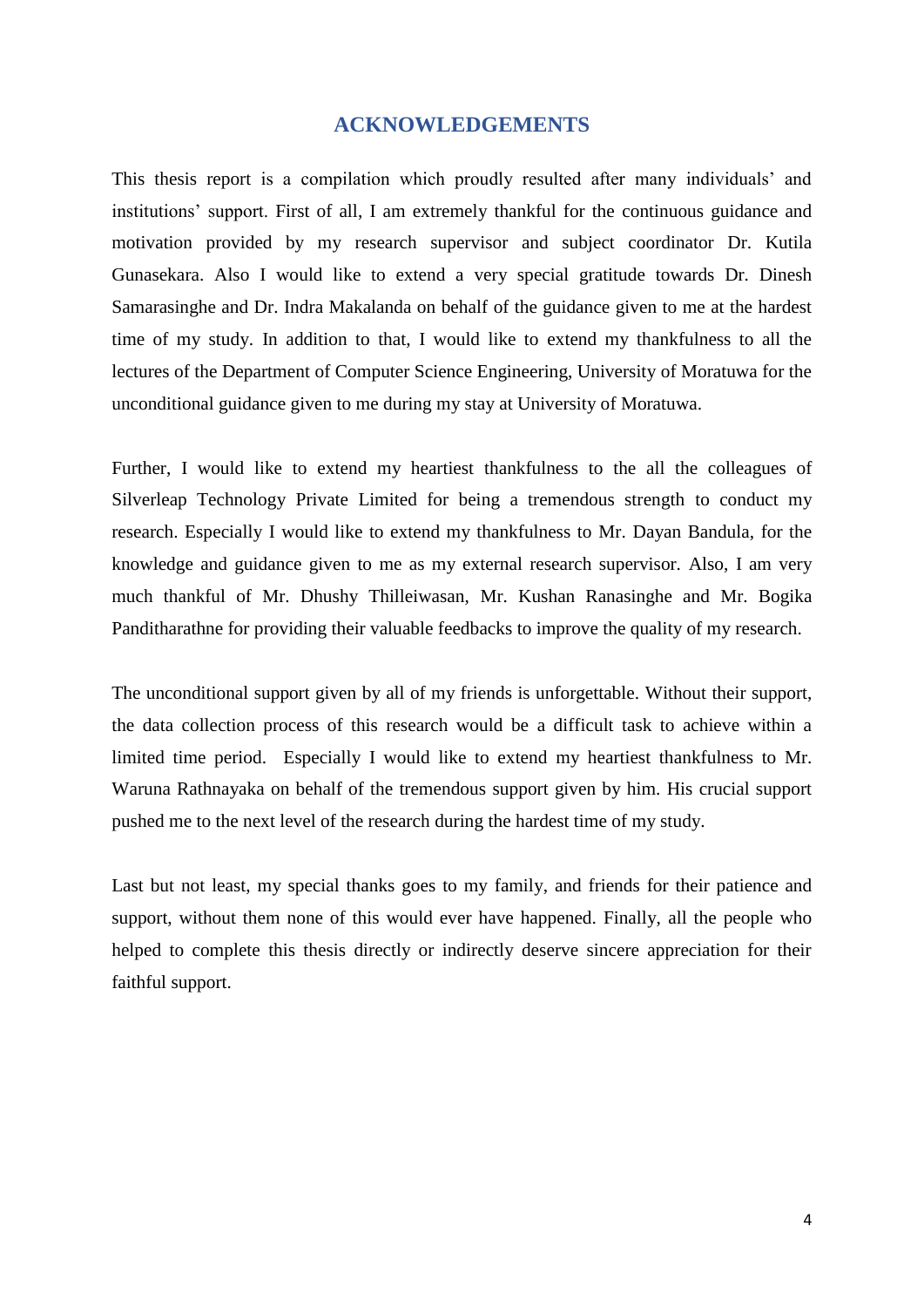#### **ABSTRACT**

<span id="page-4-0"></span>Use of cashless payment for purchasing transit tickets is a timely requirement in Sri Lanka. So far, many attempts have been made to introduce cashless payment systems to the public transport sector in Sri Lanka. However, none of them managed to achieve the intended objectives. Therefore, this study aims to analyze passengers' adoption of cashless payments within the public transport sector in Sri Lanka. In this case, deterministic factors that are assessed by passengers to decide whether to use or not to use cashless payment are analyzed.

The research was conducted as an applied, correlational and deductive research. Convenient sampling technique was used to collect survey responses of 404 participants representing the public transport passenger population in Sri Lanka. The data collection was conducted as a self-administered online survey and the collected data set was analyzed using quantitative techniques. Deterministic factors used by public transport passengers were identified from related literature and based on them 10 hypotheses were proposed. Factor analysis and hypothesis testing was done using Partial Least Squares-Structural Equation Modeling (PLS-SEM) technique. Data analysis was supported by IBM SPSS 25 and SmartPLS software tools.

Based on the constructs and hypotheses proposed by this research, a model was developed to describe the cashless payment adoption in the public transport sector in Sri Lanka. However, the explanation power of the model was limited to 34%. According to research outcomes, it was revealed that 69% of the variance of passenger's intention to use cashless payments is determined by passenger's attitude toward the use of it. In addition to that it was revealed that the passenger's attitude is directly influenced by the passenger's perception about the usefulness of the cashless payment alternative than by the perception about the ease of use of the payment method. However, passenger's perception about the ease of use of cashless payments can influence passenger's attitude indirectly. Also, it was empirically proven that subjective norms have no direct impact on passenger's attitude toward the use of cashless payments. But still subjective norms can have an impact on passenger's perception about the ease of use and their intention to use cashless payments within the public transport sector in Sri Lanka.

Keywords: Cashless Payments, Mobile Payments, NFC Payments, Automated Fare Collection, Cashless Transit Ticket Payments, Structural Equation Modeling.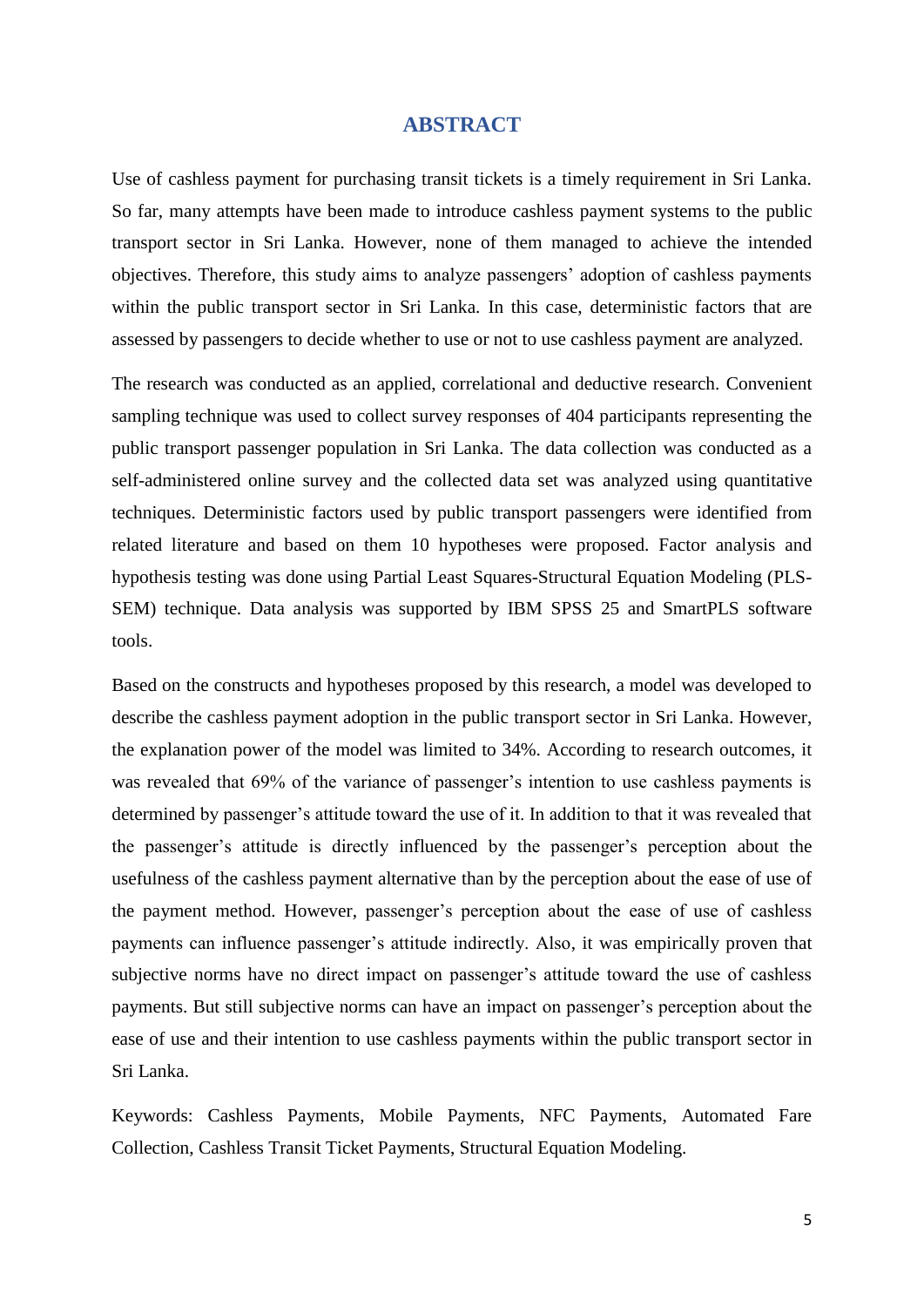# **TABLE OF CONTENTS**

| 1.     |                                                                                               |  |
|--------|-----------------------------------------------------------------------------------------------|--|
| 1.1.   |                                                                                               |  |
| 1.2.   |                                                                                               |  |
| 1.3.   |                                                                                               |  |
| 1.4.   |                                                                                               |  |
| 1.5.   |                                                                                               |  |
| 1.5.1. |                                                                                               |  |
| 1.5.2. |                                                                                               |  |
| 2.     |                                                                                               |  |
| 2.1.   | Issues in the Existing Fare Collection Mechanism in Sri Lankan Public Transport 15            |  |
| 2.2.   | Why Government Should Promote Cashless Payments in Public Transport Sector in Sri Lanka<br>15 |  |
| 2.3.   |                                                                                               |  |
| 2.4.   |                                                                                               |  |
| 2.4.1. |                                                                                               |  |
| 2.4.2. |                                                                                               |  |
|        |                                                                                               |  |
|        |                                                                                               |  |
| 2.4.5. |                                                                                               |  |
| 2.5.   | Theoretical Models in Relation Cashless Payment Adoption in Public Transportation  21         |  |
| 3.     |                                                                                               |  |
| 3.1.   |                                                                                               |  |
|        |                                                                                               |  |
| 3.2.   |                                                                                               |  |
| 3.3.   |                                                                                               |  |
| 3.4.   |                                                                                               |  |
| 3.5.   |                                                                                               |  |
| 3.6.   |                                                                                               |  |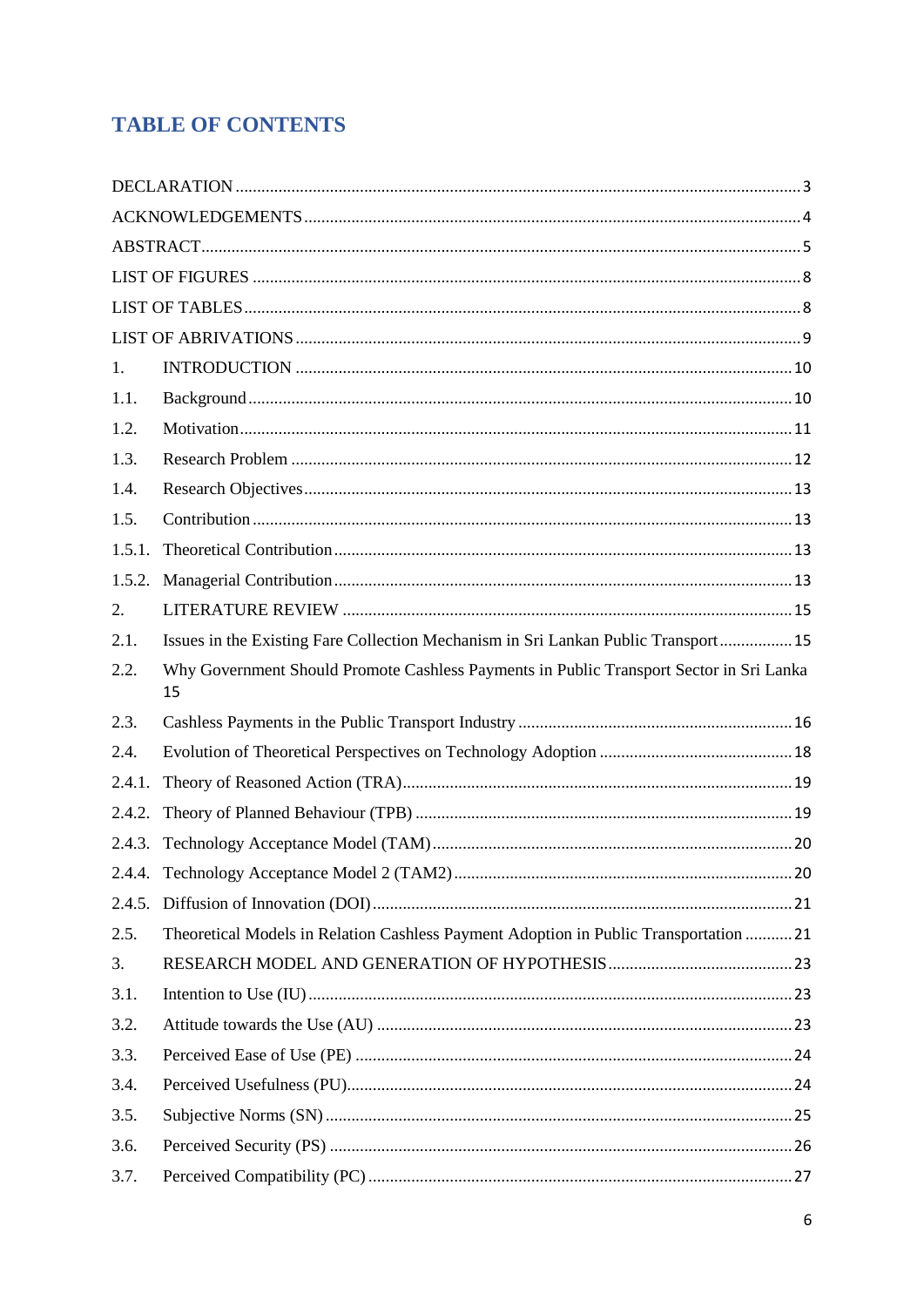| 4.     |  |  |  |  |
|--------|--|--|--|--|
| 4.1.   |  |  |  |  |
| 4.2.   |  |  |  |  |
| 4.3.   |  |  |  |  |
| 4.4.   |  |  |  |  |
| 4.4.1. |  |  |  |  |
| 4.4.2. |  |  |  |  |
| 4.5.   |  |  |  |  |
| 4.6.   |  |  |  |  |
| 4.7.   |  |  |  |  |
| 5.     |  |  |  |  |
| 5.1.   |  |  |  |  |
| 5.2.   |  |  |  |  |
| 5.2.1. |  |  |  |  |
|        |  |  |  |  |
|        |  |  |  |  |
|        |  |  |  |  |
|        |  |  |  |  |
| 5.3.   |  |  |  |  |
| 5.3.1. |  |  |  |  |
|        |  |  |  |  |
|        |  |  |  |  |
| 5.4.   |  |  |  |  |
|        |  |  |  |  |
| 6.     |  |  |  |  |
| 6.1.   |  |  |  |  |
| 6.1.1. |  |  |  |  |
| 6.2.   |  |  |  |  |
| 6.3.   |  |  |  |  |
| 7.     |  |  |  |  |
| 8.     |  |  |  |  |
|        |  |  |  |  |
|        |  |  |  |  |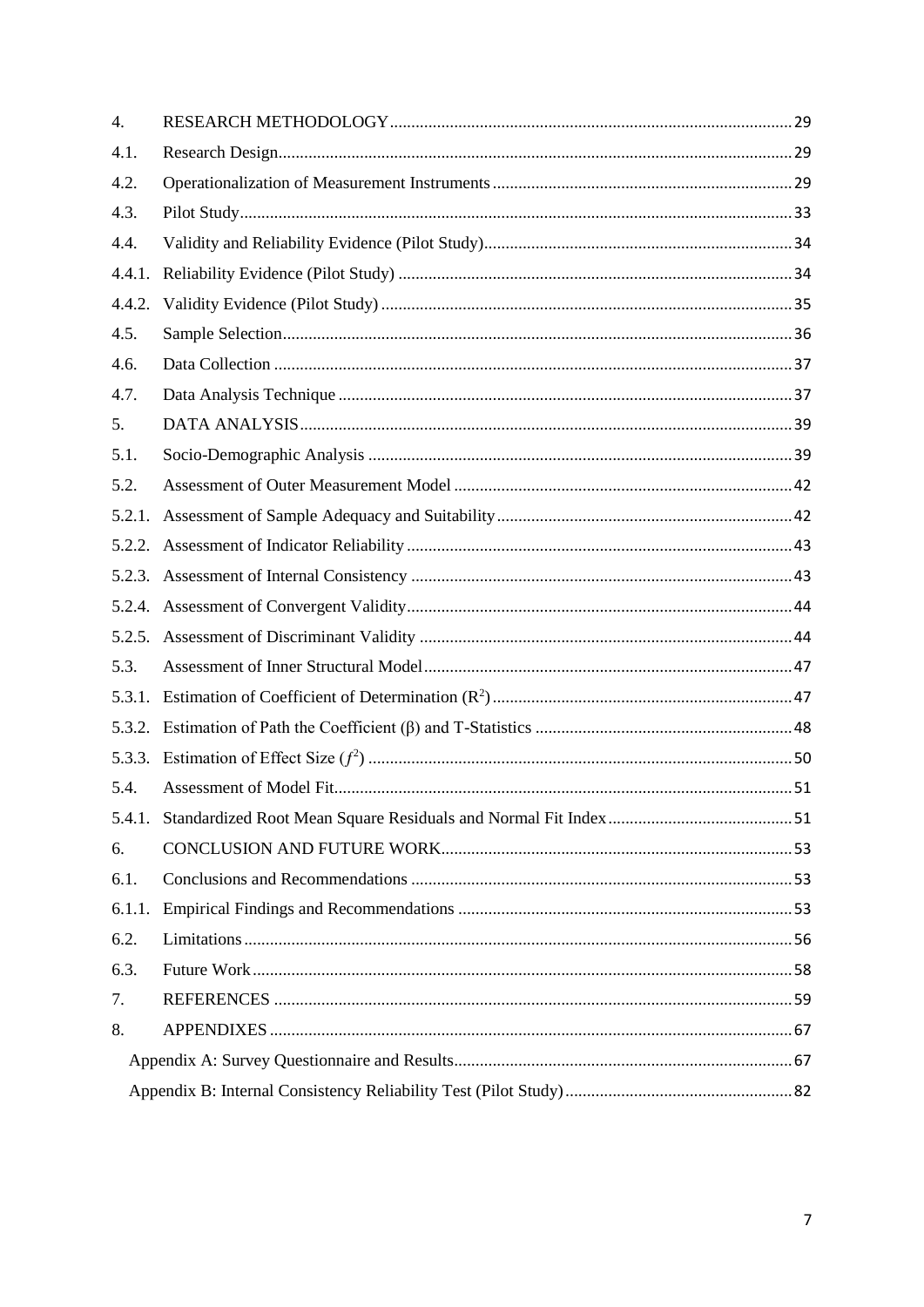## **LIST OF FIGURES**

<span id="page-7-0"></span>

| Figure 1 - Proposed Model – Factors Affecting Passengers' Intention to Use Cashless Payments for |  |
|--------------------------------------------------------------------------------------------------|--|
|                                                                                                  |  |
|                                                                                                  |  |
|                                                                                                  |  |
| Figure 4 - Proposed Model – Passengers' Intention to Use Cashless Payment Systems to Purchase    |  |
|                                                                                                  |  |

# **LIST OF TABLES**

<span id="page-7-1"></span>

| Table 12 - Prior experience of using payment cards in Sri Lankan public transport sector  41 |  |
|----------------------------------------------------------------------------------------------|--|
|                                                                                              |  |
|                                                                                              |  |
|                                                                                              |  |
|                                                                                              |  |
|                                                                                              |  |
|                                                                                              |  |
|                                                                                              |  |
|                                                                                              |  |
|                                                                                              |  |